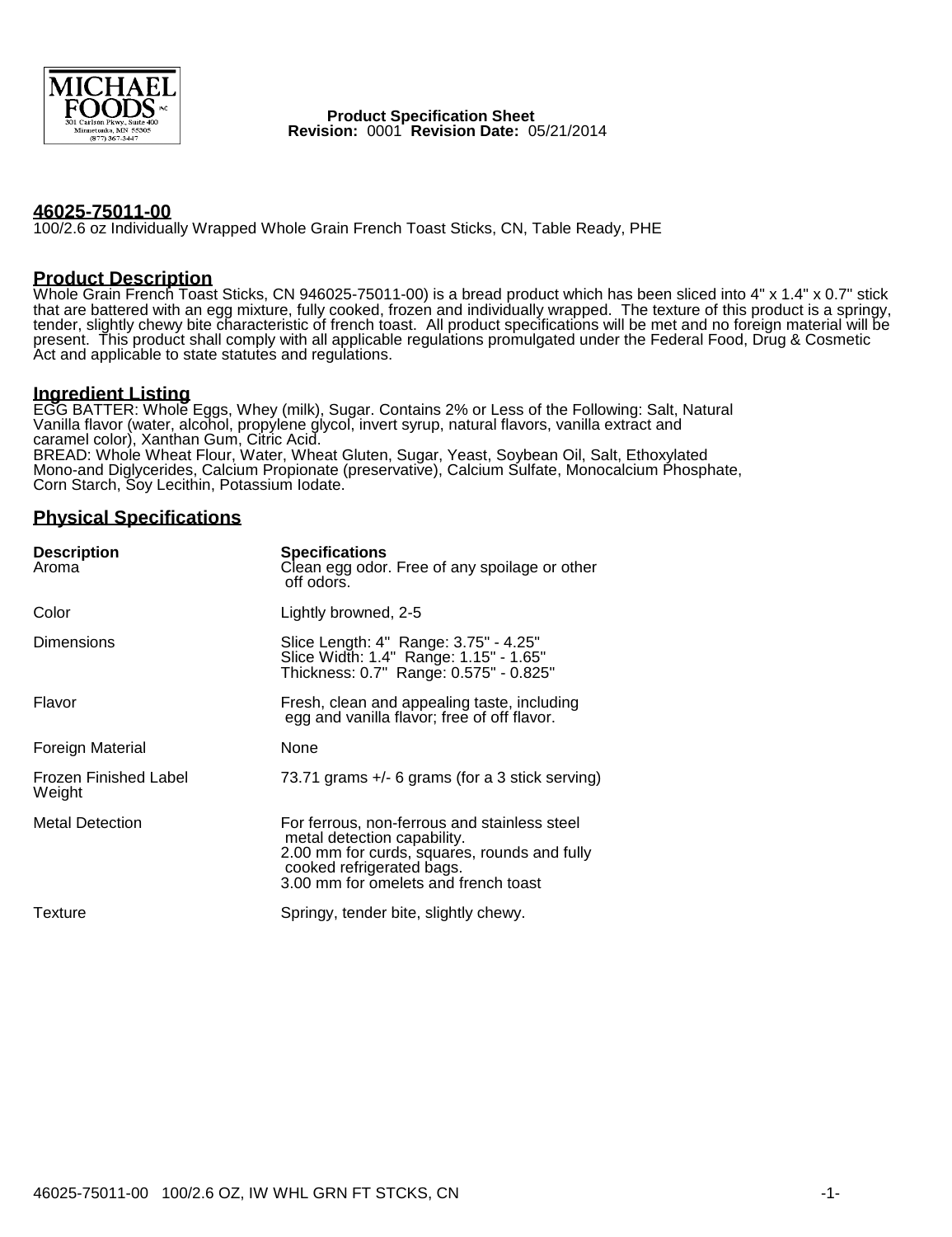# **Microbiological Specifications**

| <b>Description</b><br>Salmonella | <b>Specifications</b><br>Negative/100 g |
|----------------------------------|-----------------------------------------|
| <b>SPC</b>                       | $<$ 10,000 cfu/g                        |
| L. monocytogenes                 | Negative/50 g                           |
| E. coli                          | $<$ 10 cfu/g                            |
| Coliforms                        | $<$ 10 cfu/g                            |
| Coagulase (+) Staph              | <10 cfu/g                               |

### **Packaging Requirements General Information**

| <b>Description</b>                         | <b>Specifications</b>       |
|--------------------------------------------|-----------------------------|
| Case Dimension                             | 20.000" x 12.000" x 10.500" |
| <b>Product Count per Case</b>              | 100                         |
| Case/Cubic Feet                            | 1.460                       |
| Cases/Pallet                               | 56                          |
| Cases/Layer                                |                             |
| Gross Product Case Weight/Lbs (w/o pallet) | 17.737                      |
| Net Product Weight/Lbs                     | 16.250                      |
| Gross Product Case Weight/Lbs (w/pallet)   | 18.719                      |

| <b>Plant Specific</b>                  |                      |                    |       |
|----------------------------------------|----------------------|--------------------|-------|
| <b>Description</b>                     | Value                | <b>Description</b> | Value |
| Papetti's of Iowa                      |                      |                    |       |
| Box, Unprinted, Glazed, FT Sticks      | 609504               |                    |       |
| box dimension                          | 20.000x12.000x10.500 |                    |       |
| Wrap, Glazed French Toast, Unprinted   | 609503               |                    |       |
| Chip Board 40 x 48 18 PT.              | 604353               |                    |       |
| box dimension                          | 0.000x0.000x0.000    |                    |       |
| Tape, Large, Intertape (3000)          | 607137               |                    |       |
| Label, Table Ready, Blank 4 x 10 (750) | 610207               |                    |       |

See Pallet Layout Report for pallet configuration.